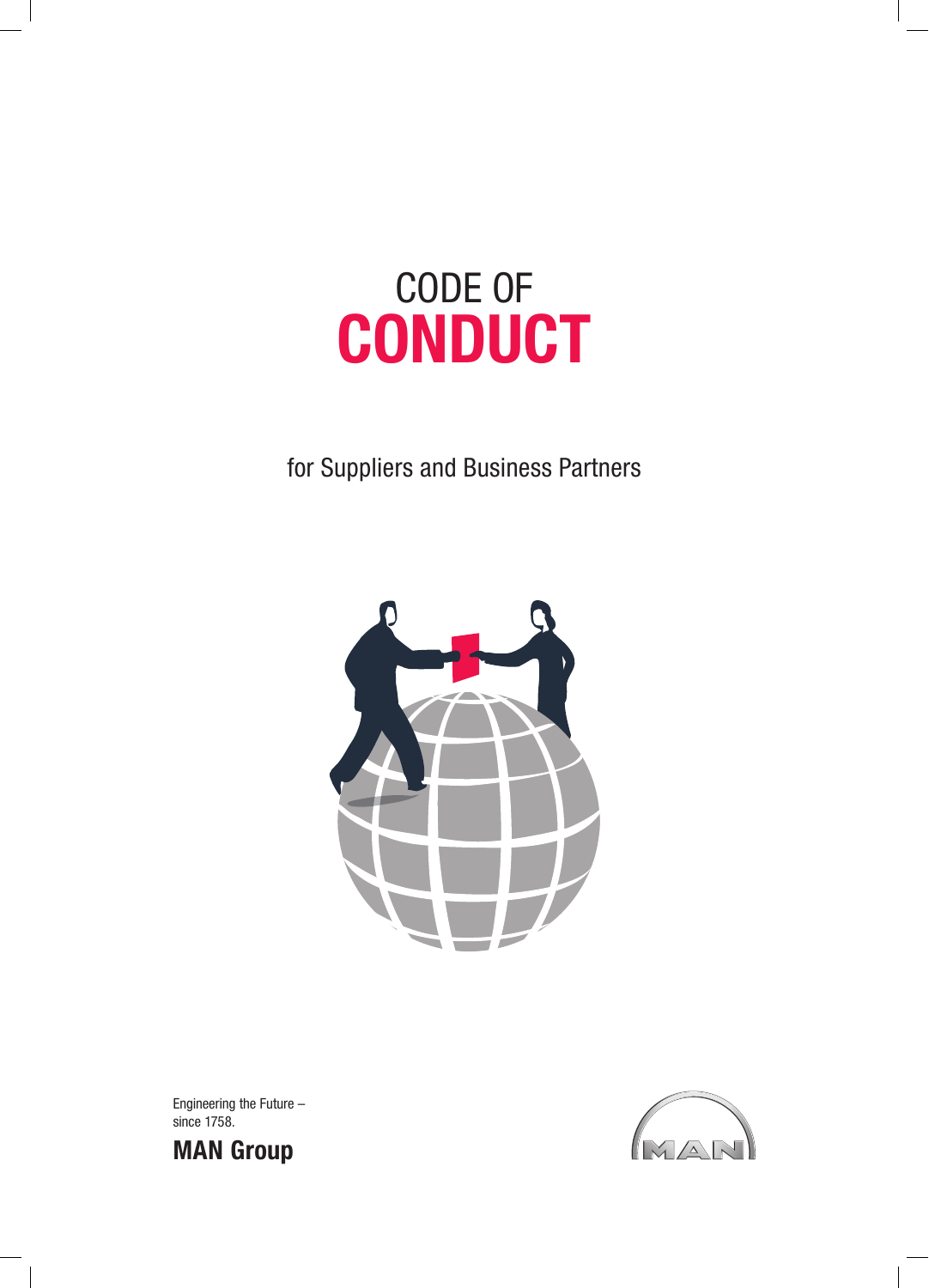# **CONTENT**

| 5 Legal consequences of violating the MAN Supplier and Business Partner Code of Conduct  5 |  |
|--------------------------------------------------------------------------------------------|--|

# **FOREWORD**

MAN is a global enterprise that is steeped in tradition and operates in many areas of business. Being this kind of a company means MAN has a responsibility as a corporation to customers, employees, investors and the public. This corporate responsibility includes compliance with the laws in force everywhere and at all times as well as respecting ethical values and acting sustainably.

By acceding to the United Nations' Global Compact, MAN has undertaken to observe its ten principles in the areas of human rights, labor, environmental protection and anti-corruption. Furthermore, MAN meets the labor standards laid down in the Conventions of the International Labor Organization (ILO). MAN has also set itself binding guidelines in its Code of Conduct for acting responsibly.

In line with the corporate responsibility strategy pursued by MAN, the Company expects its suppliers (i.e. all contracting parties that supply MAN with goods, materials or services) and business partners (including business partners with an intermediary and/or representative function that act in the interests or on behalf of MAN in a sales support capacity, such as consultants, agents, trading representatives, authorized dealers/importers, joint venture and syndicate partners, etc.) and their employees to act responsibly and undertake to observe the basic principles outlined in this MAN Supplier and Business Partner Code of Conduct. If the suppliers or business partners commission third parties (e.g. subcontractors or representatives) in their business dealings with MAN, MAN expects these third parties to also observe the principles laid down in this MAN Supplier and Business Partner Code of Conduct.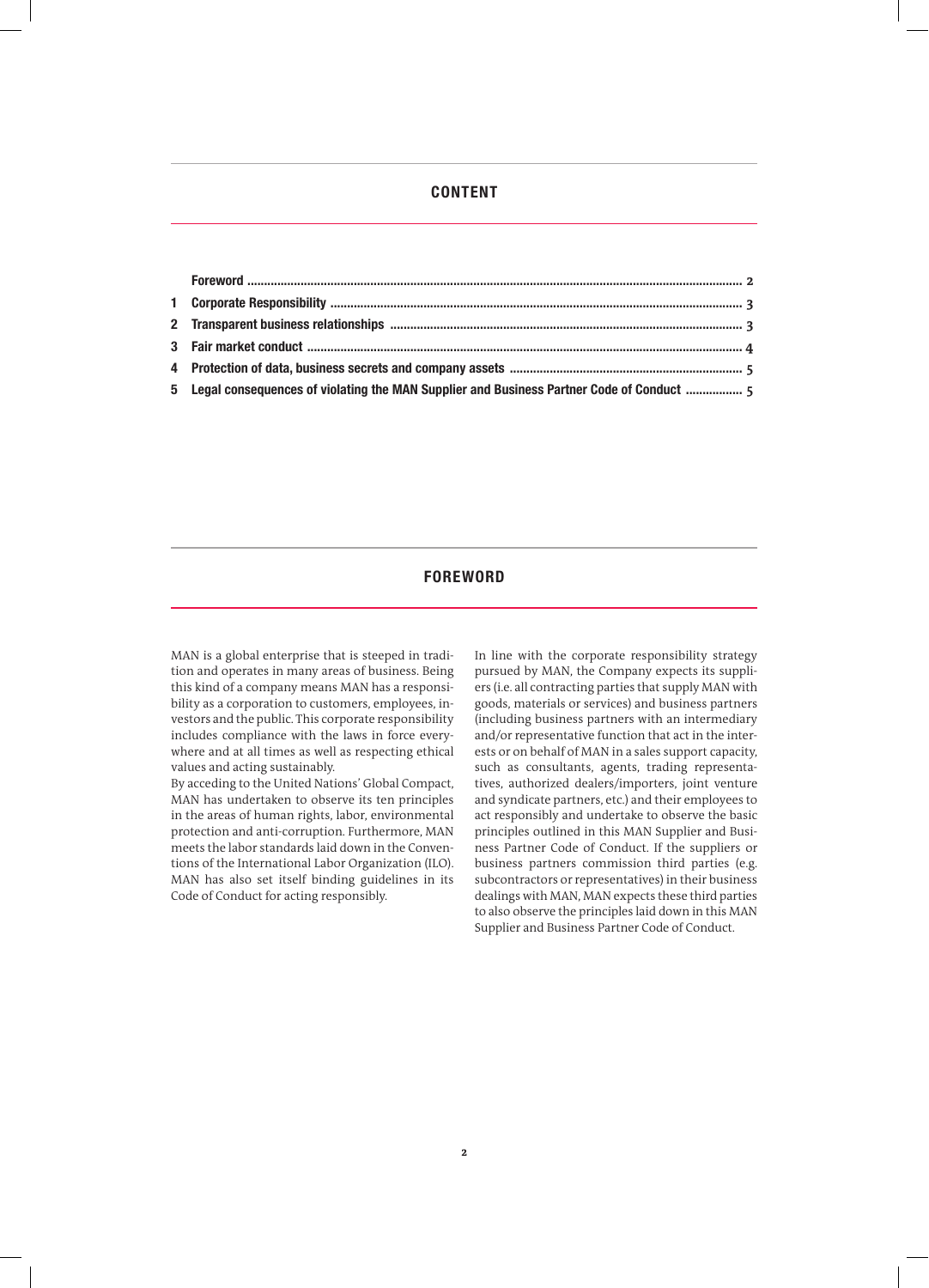# **1 | CORPORATE RESPONSIBILITY**

Corporate responsibility involves a duty to comply with all rules and regulations in force. MAN expects its suppliers and business partners to especially observe the basic principles that follow:



## **Human rights**

MAN suppliers and business partners respect and protect the regulations in force worldwide to protect human rights as a fundamental and general requirement. This also involves MAN suppliers and business partners refraining from employing forced or child labor. Suppliers and business partners comply with the rules laid down in ILO Convention 138 concerning the minimum age of employment for children.

#### **Equal opportunity and non-discrimination**

MAN suppliers and business partners do not discriminate on grounds of national or ethnic origin, race, sex, religion, views, age, disability, sexual orientation or any other legally protected characteristics unless the law requires otherwise.

#### **Environmental protection**

MAN suppliers and business partners take responsibility when it comes to environmental protection concerns and comply with all applicable legislation relating to the environment and sustainability. They use natural resources sparingly and minimize harm to the environment.

#### **Product safety**

MAN suppliers and business partners comply with all applicable legal product safety regulations and requirements, particularly legal requirements pertaining to safety, labeling and packaging of products as well as the use of dangerous substances and materials.

#### **Safety in the workplace**

MAN suppliers and business partners comply with the relevant legal regulations for health and safety in the workplace. They support the further development and improvement of working conditions.

#### **Minimum wage**

MAN suppliers and business partners ensure that their employees are commensurately remunerated. They orientate themselves at the very least to the applicable minimum wages guaranteed by law and/or collective bargaining and the respective job market.

## **2 | TRANSPARENT BUSINESS RELATIONSHIPS**

Openness and transparency are key to credibility and trust in business practice. MAN expects suppliers and business partners to especially observe the basic principles that follow:

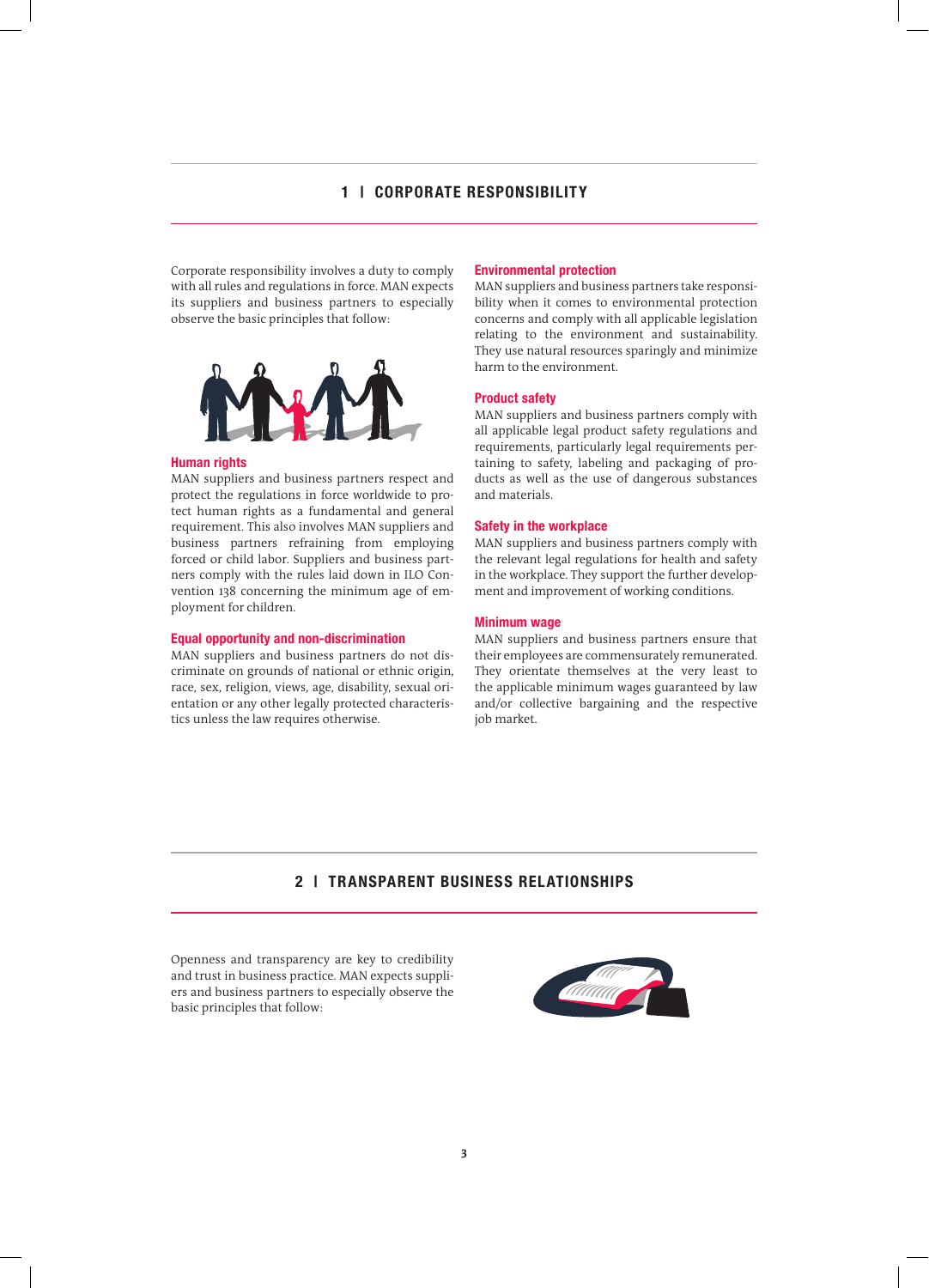#### **Avoiding conflicts of interest**

MAN suppliers and business partners make decisions based solely on objective criteria and do not allow themselves to be guided by personal interests or relationships.

#### **Prohibition of corruption**

MAN suppliers and business partners do not tolerate corruption. They ensure that their employees, subcontractors or representatives do not grant, offer or accept any bribes, kickbacks, inadmissible donations or other inadmissible payments or benefits to or by customers, officials or other third parties. This also applies to so-called "facilitation payments" (e.g. illegal payments to accelerate administration matters that are routinely encountered).

#### **Gifts, hospitality and invitations**

MAN suppliers and business partners do not offer MAN employees or third parties any inappropriate benefits either directly or indirectly in the form of gifts, hospitality or invitations to unduly influence them. Neither do they ask for nor accept such benefits.

#### **States as customers and dealing with authorities**

MAN suppliers and business partners consistently comply with the strict legal provisions when dealing with governments, authorities and public institutions. When taking part in a public solicitation for bids, they comply with legal regulations and abide by the rules of free and fair competition.

#### **Consultants and agents**

MAN suppliers and business partners only employ consultants or agents in line with the laws in force. They take particular care to ensure that consultants or agents are only remunerated for consulting and agency services actually rendered and that the payments are commensurate with the performance rendered.



## **3 | FAIR MARKET CONDUCT**

MAN is a fair and responsible market participant and adheres to its contractual obligations. MAN expects the same from its suppliers and business partners and especially expects them to observe the basic principles that follow:

#### **Free competition**

MAN suppliers and business partners comply with the applicable antitrust legislation. In particular, they do not enter into any anti-competitive agreements with competitors, suppliers or customers. If they are in a dominant position on the market, they do not abuse this position.

#### **Export control**

MAN suppliers and business partners make sure that they comply with all applicable legal provisions for importing and exporting goods, services and information.

#### **Money laundering**

MAN suppliers and business partners only conduct business relationships with business partners of whose integrity they are convinced. They ensure that the applicable legal money laundering provisions are not breached.

#### **Business information**

MAN suppliers and business partners publish business information and report on their business activities truthfully and in line with the laws in force.